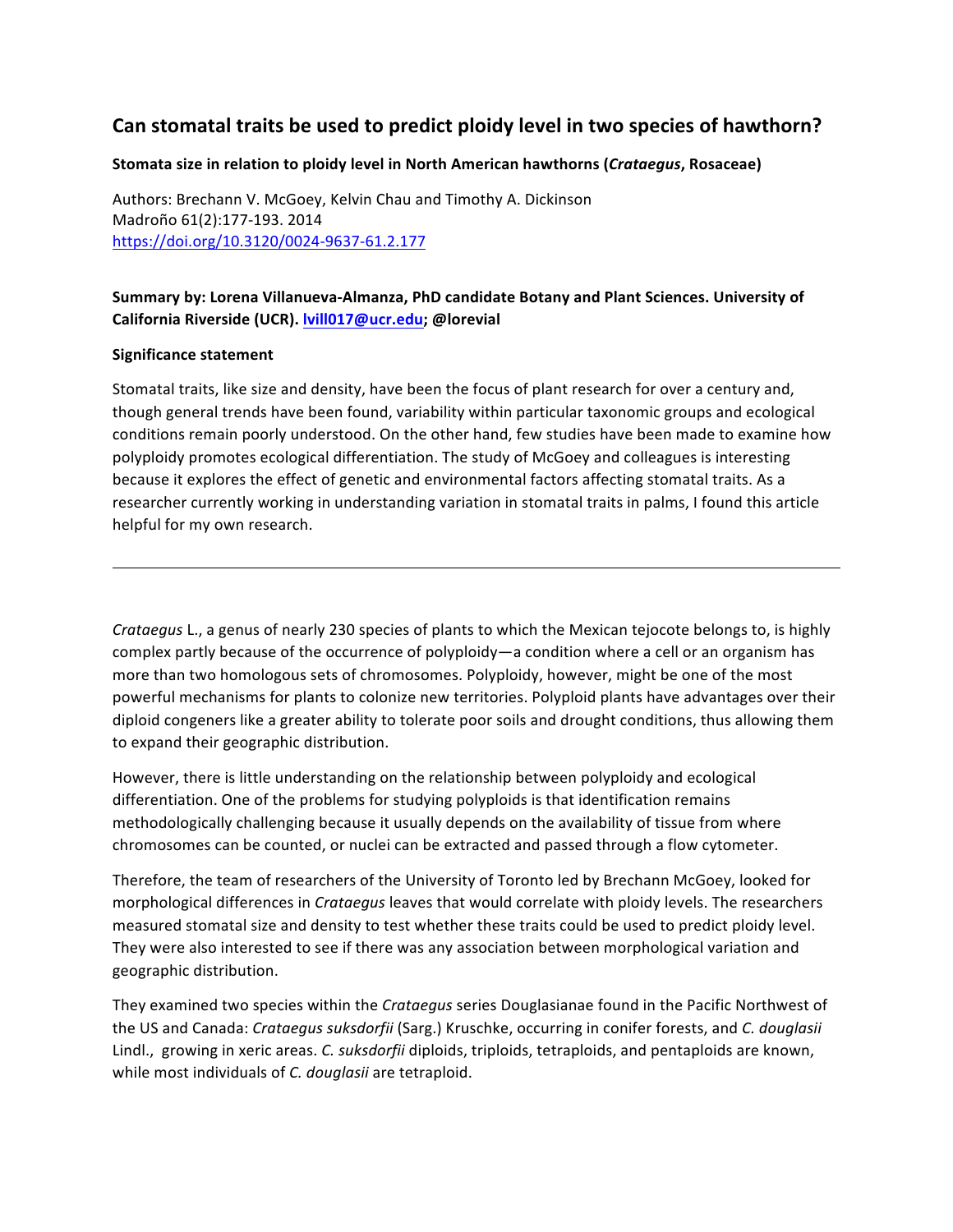The study is based on the analysis of stomatal size and density of 15 specimens of *C. suksdorfii* (8 diploids and 7 tetraploids) and 17 tetraploid *C. douglasii* trees. According to the study, depending on the place of the leaf from where measurements are taken, stomata size will vary. Therefore, to ensure comparability between individuals, researchers took measurements from the mid-right section of the abaxial surface of the leaf.

The results of their research show that stomata size varies within ploidy levels indicating this trait cannot be used to assess the level of ploidy in these species of hawthorn. General trends show that tetraploid *C. douglasii* individuals have the largest stomata, and *C. suksdorfii* diploids have slightly larger stomata than autotriploids of the same species. The team also found that stomatal density cannot be predicted by ploidy level.

Stomatal traits in both species of *Crataegus* are also affected by environmental factors such as precipitation and temperature. Ploidy level was associated with elevation and negatively associated with precipitation and temperature. Tetraploid *C. douglasii* are found in more xeric conditions than diploid and triploid *C. suksdorfii* adding evidence to the idea that polyploids tolerate more extreme conditions than their diploid relatives. Interestingly, they did not find any relationship between stomatal density and environmental factors.

Researchers conclude that stomatal traits are the result of genetic and environmental factors and that stomata size corresponds more to taxonomical groups in *Crataegus* than to ploidy level. This, of course, remains an interesting field of study in *Crataegus*.